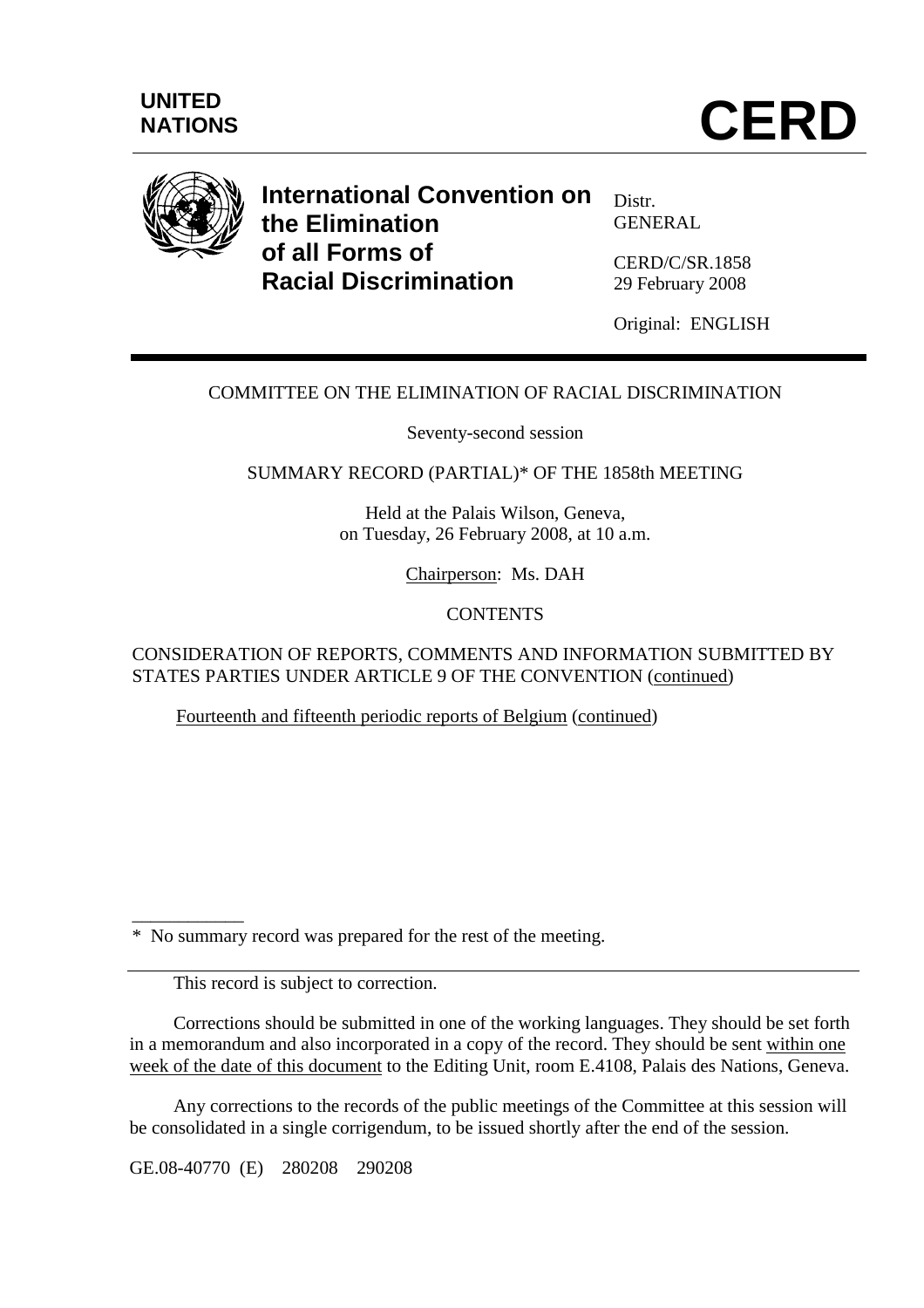### The meeting was called to order at 10.10 a.m.

## CONSIDERATION OF REPORTS, COMMENTS AND INFORMATION SUBMITTED BY STATES PARTIES UNDER ARTICLE 9 OF THE CONVENTION (continued)

Fourteenth and fifteenth periodic reports of Belgium (continued) (CERD/C/BEL/15; HRI/CORE/1/Add.1/Rev.1)

1. At the invitation of the Chairperson, the members of the delegation of Belgium resumed their places at the Committee table.

2. Mr. OUVRY (Belgium), replying to a question from Mr. Kjaerum, said that the concept of Belgian identity did not run counter to any regional or European identity. The Government's efforts to build a Belgian identity were not currently relevant, given the political crisis involving the functioning of the country's institutions.

3. In answer to Mr. Lindgren Alves and other Committee members, he said the teaching of second and third languages was important throughout the country. The ability to communicate in several languages was an economic, cultural and diplomatic asset, which formed an integral part of the Belgian identity.

4. Turning to Mr. Lindgren Alves's question on the structure of the Belgian State, he said that the federal State was composed of three communities, who spoke Flemish, French and German respectively. The latter constituted some 60,000 people living in the east of the country. There were three regions: Wallonia, Brussels and the Flemish region. They were intricately interrelated, making the whole system highly complex, since there was no hierarchical structure. The various institutions functioned on a cooperative basis, which was a constant requirement. His country's membership of the European Union (EU) and the United Nations, and its international obligations, imposed legal and economic structural frameworks to a significant degree. The political crisis was at the federal level; the community and regional governments and institutions continued to function normally.

5. In answer to Mr. Kjaerum's question regarding the appeal of the Vlaams Belang party, under its former identity, the relatively powerful Vlaams Blok party had taken an anti-immigrant stance that sometimes went beyond the norms and provisions on racism. In its current guise, the party's appeal arose from several factors, including its right-wing position in a political spectrum where most parties were in the centre. In the Belgian context, its nationalist and anti-establishment stances were popular, as was its security policy. While it no longer used overtly racist discourse, its policies focused on minimizing immigration.

6. In reply to Mr. Kemal's question on immigration policy, he said Belgium had organized an international conference on immigration in 2006. One of the main messages from that conference had been the added value of immigration for countries in the North and the South.

7. Mr. Kjaerum had asked about the attempts to limit the powers of the Centre for Equal Opportunity and Action to Combat Racism under the new Government. The party behind that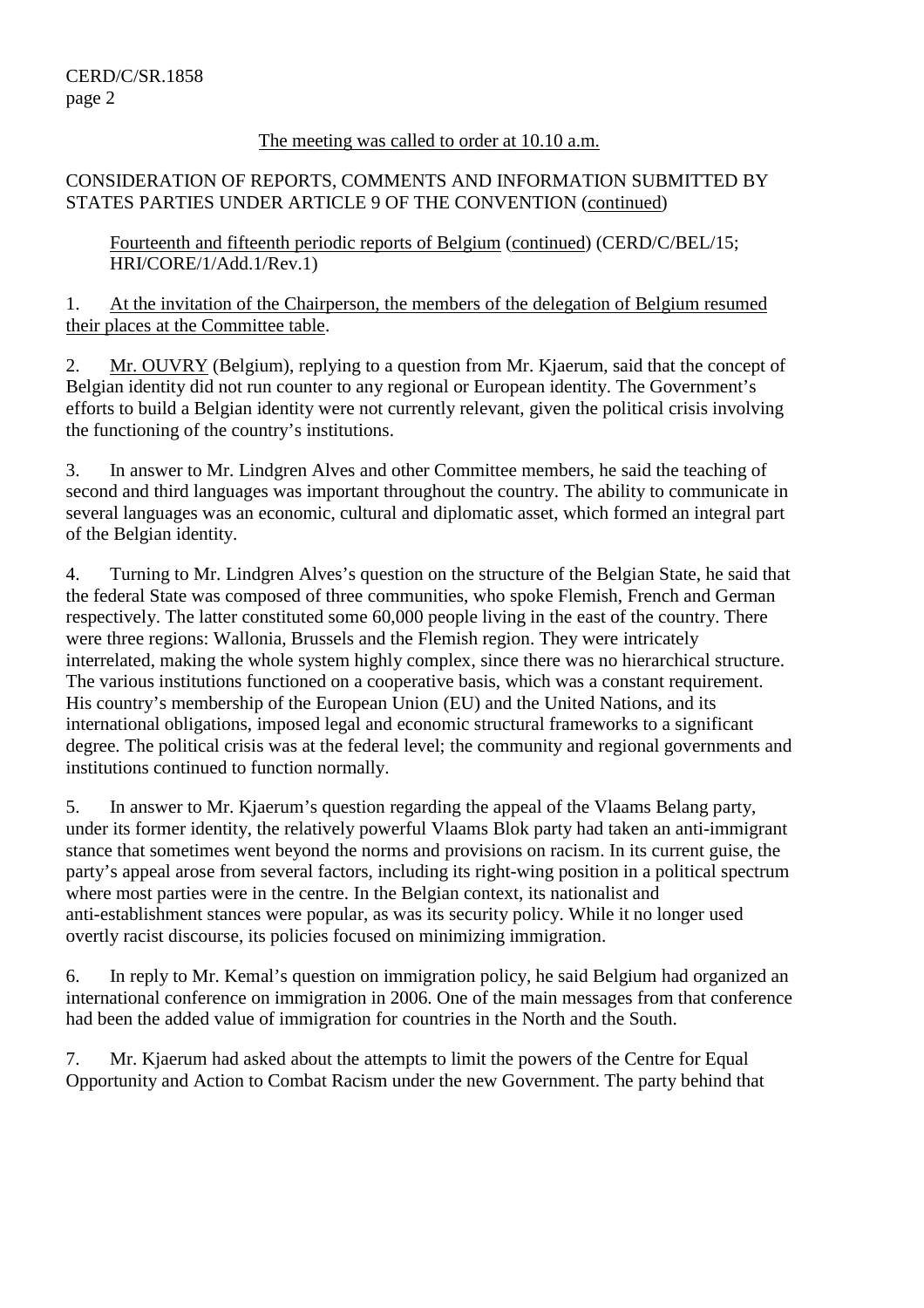move did not currently form part of the Government, nor would it in the medium term. The Centre had at times been opposed to government policies, but the current Government had no intention of limiting its powers.

8. The issue of the inclusion of non-European citizens on the electoral roll should be seen in the wider context of the significant expansion of the right to vote. While non-European citizens might eventually be allowed to stand for election, the existing legislation was already way ahead of that of many other European States.

9. It was difficult to reply to Mr. Prosper's question on the current challenge posed by racism. From a structural viewpoint, education, employment and housing must be properly managed in order to promote integration. Every effort was being made, however, to avoid establishing a hierarchy of rights, in recognition of the fact that all human rights were universal, indivisible, interdependent and interrelated, as stated in the Vienna Declaration and Programme of Action.

10. Mr. SANT'ANGELO (Belgium), replying to the question regarding dialogue with civil society, said that in 2002 the Government had sent the draft periodic report to NGOs working to eliminate racism and racial discrimination. They had, however, made no comments. The delegation had taken the opportunity to discuss the periodic report and the shadow report with the NGO present at the current session.

11. Since 2004, the Centre for Equal Opportunity and Action to Combat Racism had been coordinating a unit monitoring anti-Semitism, which had brought the authorities and the Belgian Jewish community into closer contact. There had, however, been no question of extending the use of Yiddish beyond that community. The Centre had held a meeting on intercultural and inter-religious dialogue, which had agreed on the need to focus on coordination rather than introducing new regulations.

12. The Centre was constantly monitoring the activities of the Vlaams Belang party, as were the judicial authorities. A decision was still pending in the case concerning the withdrawal of federal funding from the party. The Centre had brought a case against one of the party's local politicians who had disseminated pamphlets denouncing the wearing of the Islamic veil.

13. Turning to a question from Mr. de Gouttes, he said the Constitutional Court had not yet handed down a decision on the case brought by the Vlaams Belang party against article 21 of the anti-racist act of May 2007. That case had been supported by an NGO called the Flemish Human Rights League.

14. Daniel Féret was no longer the lifelong National Front party leader. He was currently carrying out his community service. While the draft legislation to introduce the automatic suspension of some civil and political rights in the event of a conviction for racism had not yet been fully enacted, the practice was already being implemented, notably in the Féret case.

15. While the definition of racial discrimination was somewhat limited, owing to a Constitutional Court decision, the civil section of the anti-racism legislation had facilitated more effective action against racism. Under civil procedures, victims of racist discrimination were often awarded generous compensation payments.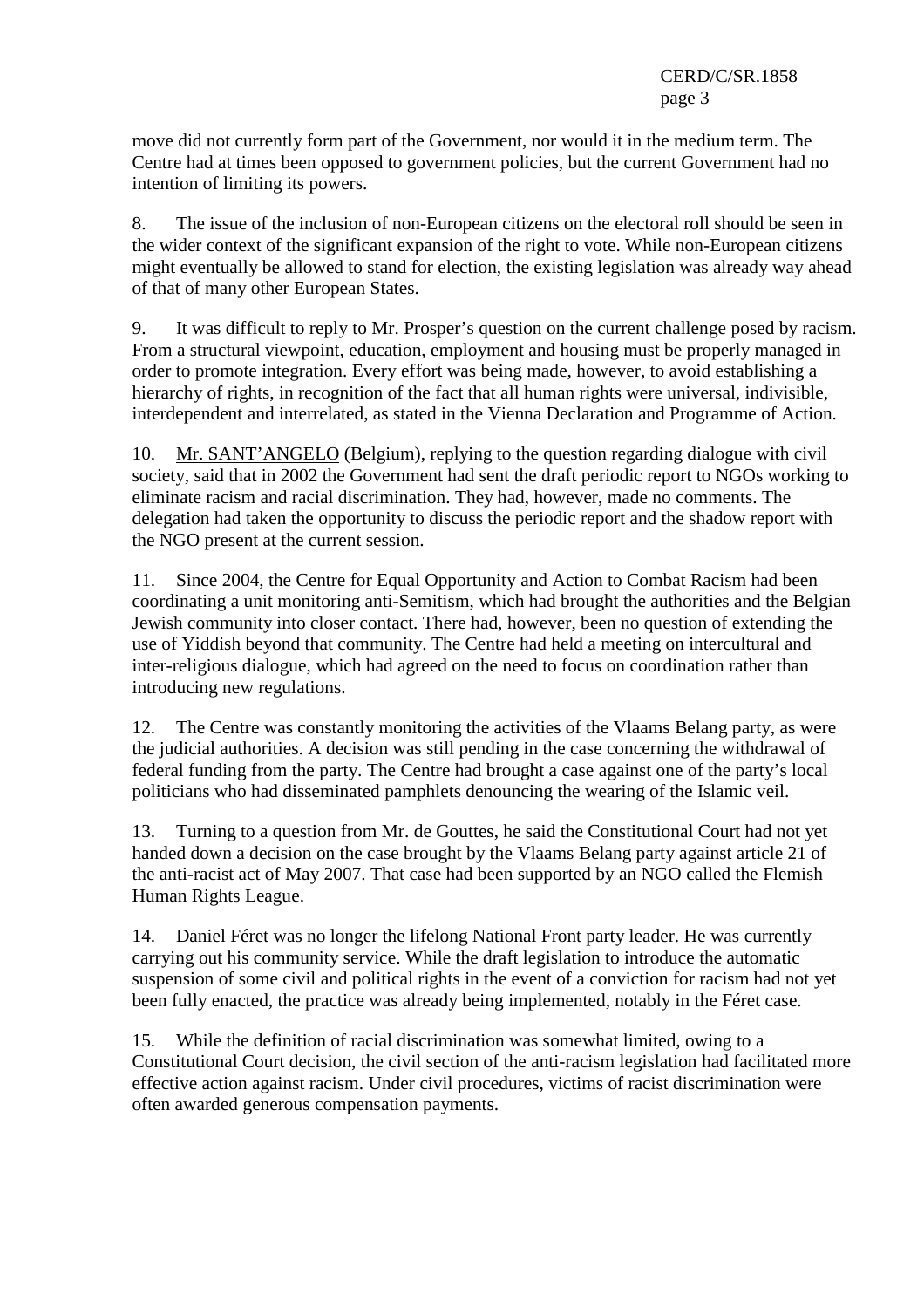16. The number of complaints received by the Centre for Equal Opportunity had increased, particularly regarding material on the Internet. The Centre tried to foster dialogue and mediation, especially in matters concerning employment and housing. It also worked to raise awareness among the public and law enforcement officials about which acts constituted racial discrimination under the existing legislation.

17. The term, "Roma gypsies" was used to refer to those who came from Central Europe, in accordance with the Council of Europe consensus. Those from Western Europe who lived in caravans and travelled for part of the year for work or religious purposes, including the Manush and the Sinti, were referred to as Travellers.

18. Mr. HOEFMANS (Belgium), replying to Mr. Kjaerum's question concerning the study on minors of foreign origin, said that all the necessary legislative instruments and structures were in place. The Government was currently focusing on implementing permanent awareness-raising measures among the police, judiciary and other relevant actors, and improving institutional coordination.

19. The 2005 anti-trafficking legislation had introduced the concept of aggravating circumstances, and in particular had identified minors, illegal immigrants and other vulnerable groups as being at risk. The new provisions were beginning to be applied in 2008. Training was provided to all relevant staff, particularly the police, on trafficking and sexual and economic exploitation.

20. Mr. DE VULDER (Belgium) said that the amendments to the policy on asylum-seekers introduced in June 2007 had eliminated the question of admissibility. All asylum applications were therefore examined except those that fell under the Dublin Convention. Accommodation was provided for all asylum-seekers while their applications were being examined. While they did not have access to the labour market, asylum-seekers had the right to claim material support during such examinations and during appeal hearings lasting less than a year.

21. The Aliens Office would in future respect the ruling and comments handed down by the European Court of Human Rights in the case of Riad and Idiab v. Belgium.

22. Emergency medical care was available to all foreigners. It was up to attending physicians to determine what constituted emergency care. All illegal minors and their parents had the right to receive medical care. Since the 2007 reform of the asylum procedure, illegal immigrants had had the right to request authorization to remain in Belgium on medical grounds, on production of a medical certificate, even if they did not require urgent treatment. Successful applicants were given a residence permit for 3 months, which could be extended.

23. Turning to the issue of lasting solutions for unaccompanied minors, family reunification was always regarded as the best solution. Every effort was made to identify the minor's family, and the minor was provided with all the assistance necessary in the case of repatriation or family reunification. In practice, foreign minors were not expelled from the country if age-appropriate reception measures could be provided. If unaccompanied minors could not be returned to their countries of origin, a temporary stay was authorized.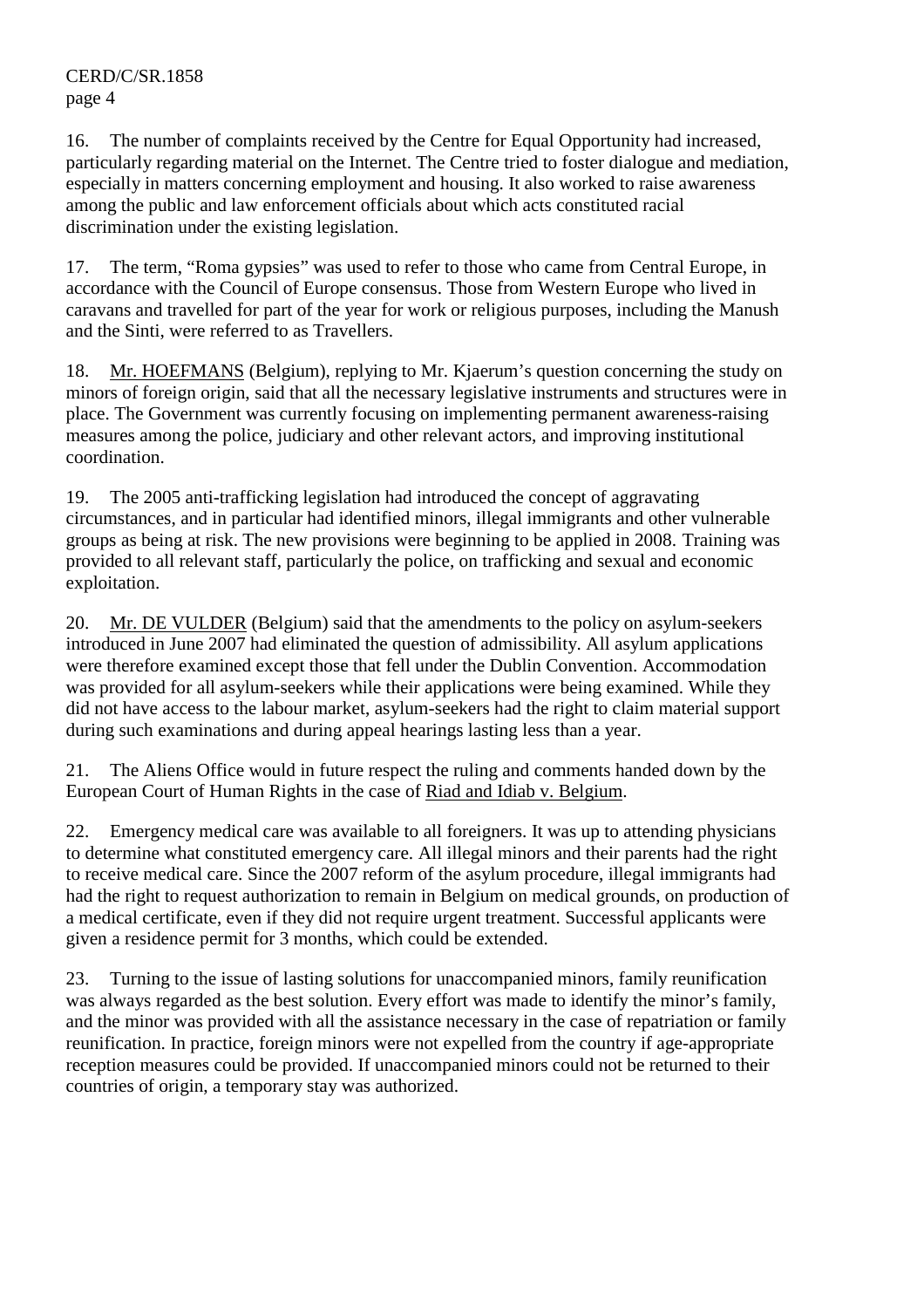24. The human rights training provided for the police included training on diversity. The federal police were currently establishing diversity services, including a network of contacts. In 2003, 10 per cent of the federal police force had been composed of persons of foreign origin. By 2006, that figure had risen to 12 per cent.

25. Ms. NADI (Belgium) said all levels of government in her country were committed to combating racial discrimination and promoting diversity in the labour market. At the federal level funding was provided for diversity-related initiatives; collective agreements in all sectors were expected to contain clauses recognizing the need for diversity. In Flanders over the past 10 years diversity in the labour market had also been a priority and support was provided to individuals and firms with a view to promoting diversity. All stakeholders, including workers' and employers' groups, had entered into agreements with the regional government aimed at encouraging diversity.

26. In the Brussels region employers had signed charters on diversity and the local government funded diversity consultants who monitored implementation of diversity initiatives and acted as a resource for the development of diversity policies. Studies had been undertaken recently to develop data on diversity in the labour market. In Wallonia anti-discrimination efforts aimed at the socio-professional integration of minorities focused on training and assistance in finding employment. For the past two years diversity prizes had been awarded to firms judged to have developed best practices in the area of diversity that could serve as models for other firms.

27. Mr. VILLAN (Belgium) said that in Wallonia integration, as defined in the decree of 1996, was the promotion of the participation of immigrants in society. Cultural diversity was welcomed, with the proviso, of course, that all groups obeyed the law and respected basic values. Integration policy was implemented through various organizations and the regional integration centres. Grants were allocated to projects relating to the integration of immigrants based on such criteria as socio-cultural interaction, information about rights and obligations, education, and understanding between foreigners and the local population. Support was also provided for the teaching of heritage languages to the children of immigrants.

28. There was no limit on the number of immigrants who could be allocated social housing; immigrants were assisted in their search for housing and received other assistance, for example in the form of removal expenses and the provision of emergency housing. There were real estate agencies specializing in social housing that managed private housing, helped private landlords make their properties eligible for social housing and assisted families in need, including the unemployed and immigrants. Asylum-seekers, including those without residence permits, were entitled to social housing and literacy training was available for anyone in the country thanks in part to assistance from the European Refugee Fund. Organizations working to promote the social integration of immigrants were also subsidized.

29. The Walloon Region Travellers' Mediation Centre had played a positive role in meeting the needs of that community and increasing awareness of their culture. Local authorities made use of the resources of the Centre, which was able to give local authorities advance warning of the movements of Travellers. In addition, mediators were available to help resolve disputes between local authorities and Travellers.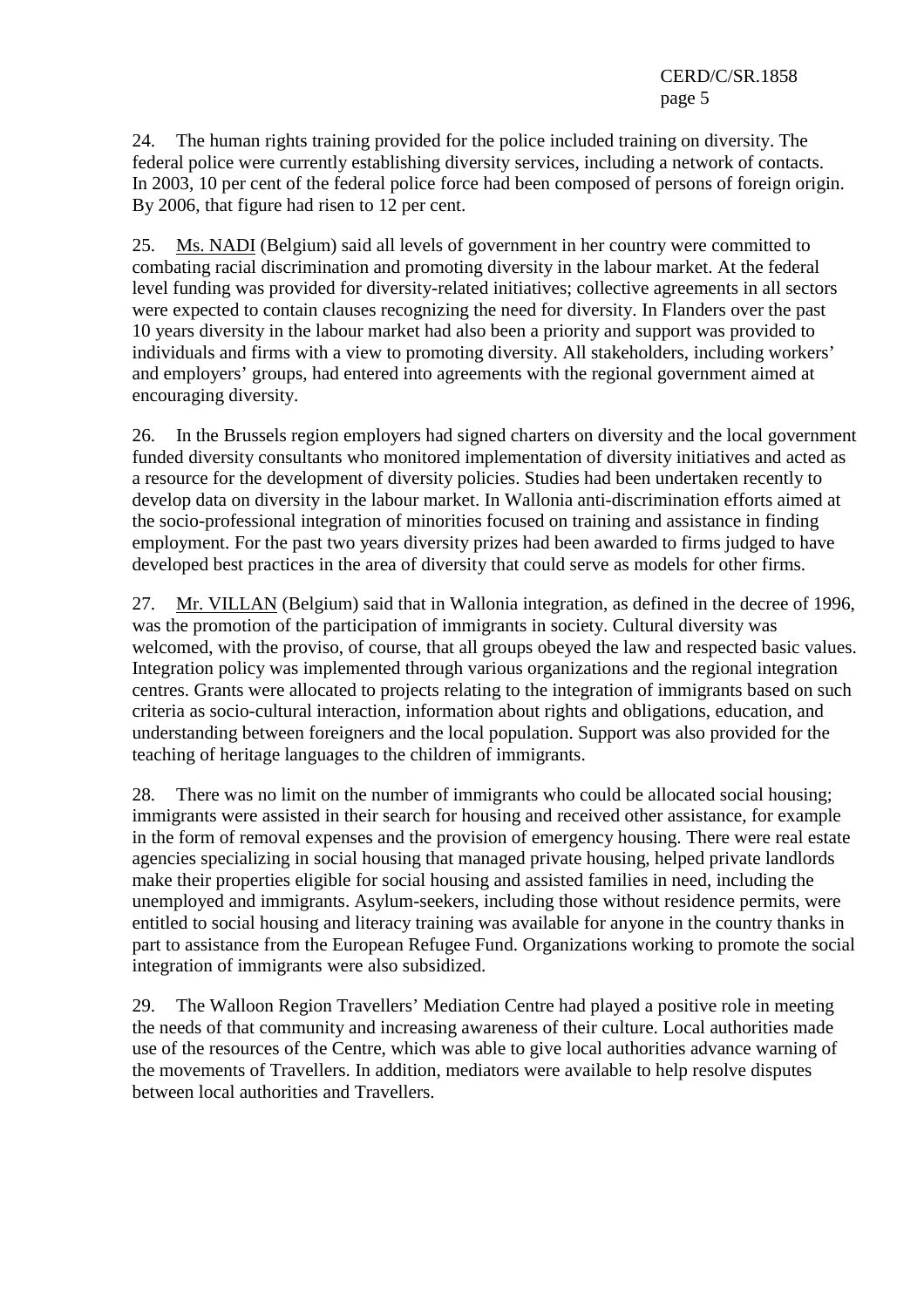30. As to participation in the local elections of 2006, he said that since 2006 all foreign residents, including persons from non-EU countries, had the right to vote in local elections, although more must be done to promote awareness of that right and increase the percentage of foreigners who registered to vote - at present approximately 14 per cent in Flanders, 24 per cent in Wallonia and 10 per cent in Brussels. Lastly, he said that affirmative action initiatives did exist, for example to assist disadvantaged students succeed in their studies and increase their ability to participate in society and the labour market on an equal footing.

31. Ms. MONCAREY (Belgium) said there was no law governing wearing of the headscarf by Islamic girls in school. Approximately half the schools in Belgium were private and half public; each school decided what its policy on the headscarf would be. Currently some 10 per cent of schools allowed headscarves to be worn.

Mr. MAENHAUT (Belgium), referring to the strengthening of a Belgian "identity", recalled that the country's two main regions had their own political and cultural identities. Flanders had mixed feelings about the promotion of an artificial Belgian identity, due in large part to the dominance of the French-speaking elite in the past, and felt it was more important to highlight the idea of Belgium as a member of the EU. While he acknowledged the existence of extreme-right nationalist parties in Flanders, such as the Vlaams Blok, which had a conservative populist agenda influenced by fear of migration and the effects of globalization, there were also underlying tensions inherent in the political system caused by disputes between the two main communities, including language issues. The main parties in Flanders in any case tended to distance themselves from the extreme right.

33. The government of Flanders had not signed the Council of Europe's Framework Convention on the Protection of National Minorities because there was still no consensus between the Flemish and Walloon communities on a declaration providing a definition of minority relating to the specific situation in Belgium. On the question of Kosovo, the regional government supported the integration of Kosovo into the EU and had promoted projects aimed at promoting, for example, entrepreneurship and multiculturalism in Kosovo.

34. The integration of immigrants was currently a government priority. That issue, somewhat neglected in the past when it had simply been assumed that immigrants would eventually get jobs and integrate into society, had been underscored by the rise of the Vlaams Blok. The Administration had therefore adopted a proactive policy to promote equality of opportunity in the areas of education and employment with a view to the voluntary assimilation of immigrants, while fully respecting their culture, and a bottom-up approach for the development of projects aimed at promoting integration. A minorities forum provided an opportunity for dialogue between the authorities and minority representatives. All ministries were required to mainstream inclusion activities for minorities, and monitoring and evaluation would be undertaken pursuant to the provisions of the Decree on Civic Integration.

35. No discrimination against immigrants was allowed in the area of housing, and every attempt was made to make appropriate housing available and improve communication between immigrant tenants and landlords. Immigrants were also provided with opportunities for learning Flemish and French. Although there had been controversy over a local initiative in the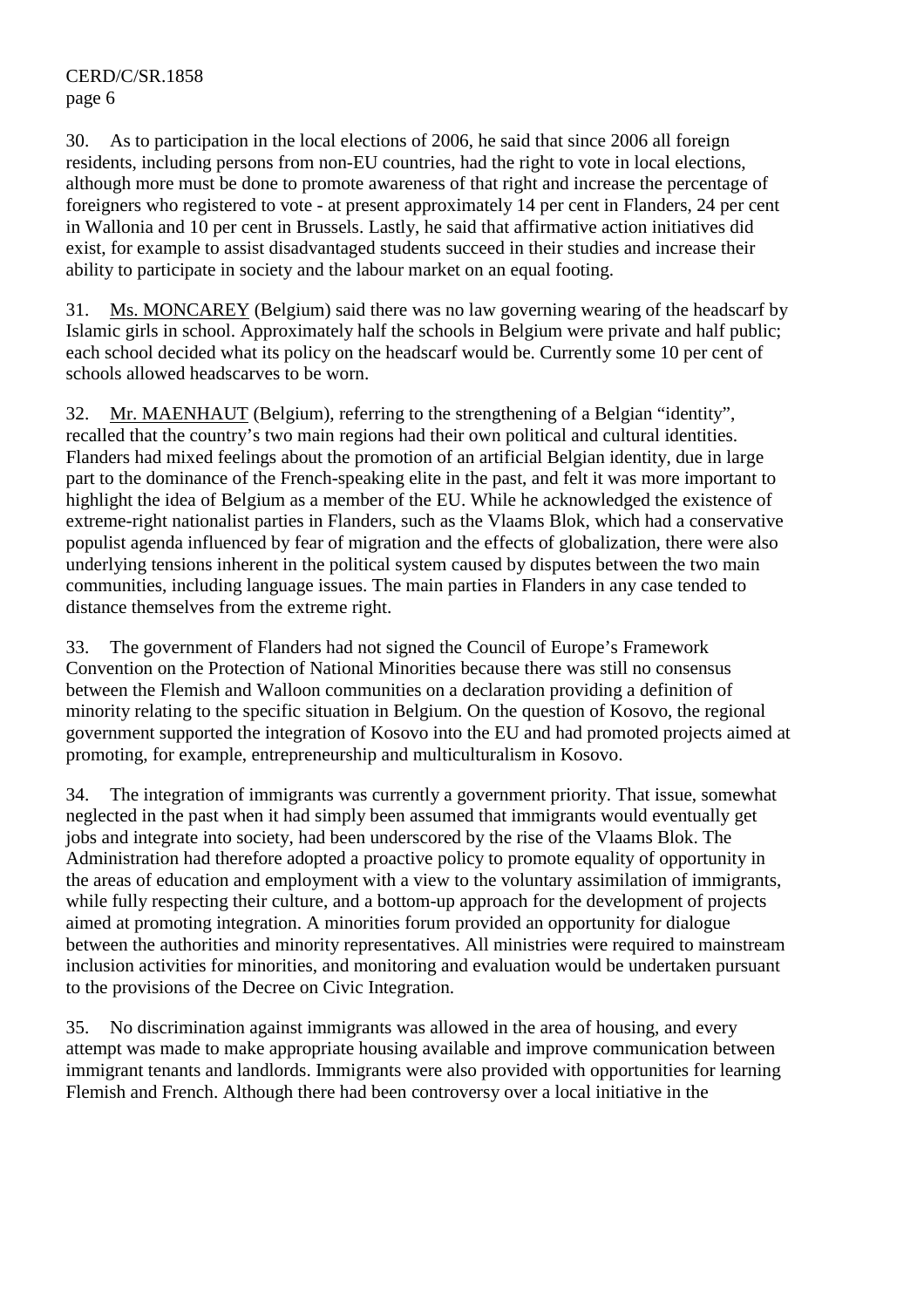community of Zaventem, no official complaint had been filed with the relevant ministry. The complaint involved the issue of a language requirement for social housing and whether the Flemish Housing Code applied to social housing.

36. Efforts were also being made to meet the needs of the Roma, Gypsy and Traveller communities. The regional integration centres, for example, exemplified the comprehensive approach taken vis-à-vis those groups. A specific policy had been adopted to meet the education needs of the Traveller population. A social-mapping programme launched in 2008 to monitor and evaluate services for those groups should begin providing accurate up-to-date data by 2009. In addition, a sum of 4 million euros a year was being allocated to improving and adding to the number of sites available for Travellers, with a view to increasing the total number from approximately 500 to 1,200 by 2010.

37. Mr. LINDGREN ALVES explained that he had been commending the State party, not criticizing it, on the matter of obligations. He did have doubts, however, and asked whether, given NGOs' insistence that Governments should respect immigrants' traditions and customs, Belgian law would recognize the marriages of a man who came to Belgium with his four wives from a country in which polygamy was legal. In fact, that question could be asked of any country in Europe. He further asked if second-generation immigrants were considered to be Belgian citizens since they had been born in Belgium. He had never doubted Belgium's openness to the world; his query was whether there was any logic in requiring foreigners to learn French or Flemish, as appropriate, so as to enable them to integrate into Belgian society when French-speaking Belgians were not required to learn Flemish and vice versa in order to continue their studies.

38. Mr. EWOMSAN said that the issue of clandestine immigration had led to a tightening of procedures for issuing visas for the purpose of visiting European countries as a tourist, with the result that people resorted to corrupt measures to obtain a visa. Despite the fact that there were well-off people in Africa who wanted to see the world, there was a general impression that African people could not go to Europe because they would automatically be suspected of wanting to stay. He asked what measures could be taken to address that situation.

39. Mr. de GOUTTES said that although Belgium had copious anti-racism legislation, including the reforms of 2003 and 2007, which met the requirements of article 4 of the Convention, it appeared from the information and statistics provided in the periodic report (paras. 263-269 and annex A) that implementation of the legislation was rather disappointing. The report indicated that there had been an increase in the number of convictions for racist offences (from 2 in 1993 to 28 in 2003), but that there had been a much higher number of complaints (e.g. 806 in 2000, 796 in 2003) and dismissed cases (2,224 over four years); many cases had been dismissed for reasons of expediency and some had been terminated after investigations. For a country like Belgium, in which there were many sources of tension between communities, it was surprising that there were not more complaints. He recalled General Recommendation XXXI, paragraph 1 (b), and asked whether the small number of complaints, prosecutions and convictions relating to acts of racial discrimination in Belgium indicated that the police and judicial authorities were not sufficiently aware of offences involving racism.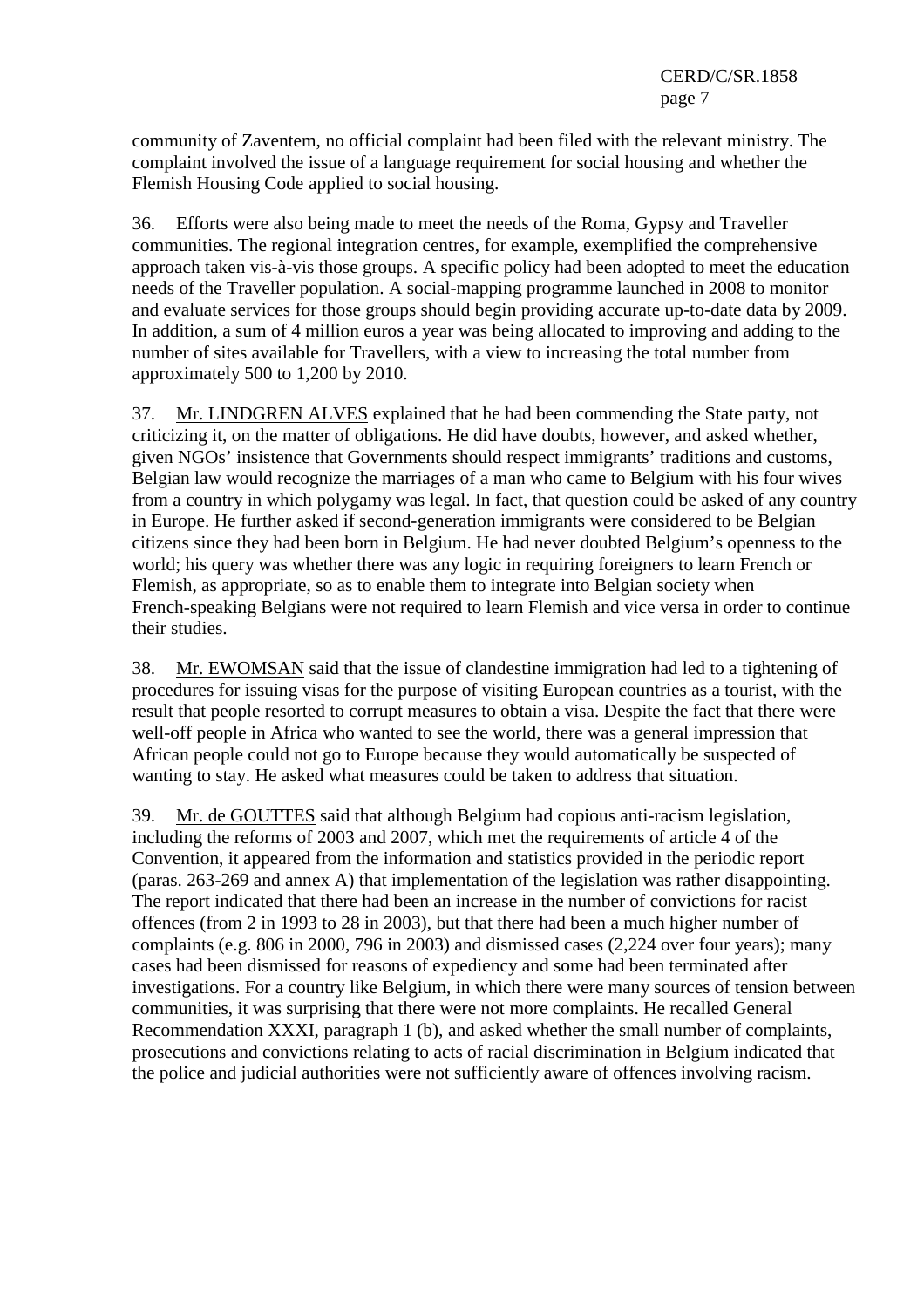40. Mr. THORNBERRY pointed out that if 10 per cent of schools in the French-speaking community permitted pupils to wear the Islamic headscarf, that would imply that 90 per cent did not. Given that the Belgian Constitution enshrined freedom of religion and the right to education, he wondered whether those pupils who were prohibited from wearing the headscarf simply removed it and continued with their education, or, if they refused to do so, how their right to education was respected.

41. Mr. ABOUL-NASR raised the question whether the negative reaction in Europe to the headscarf worn by Muslim women was a manifestation of xenophobia, which could in turn be considered to be an expression of the hatred against Muslims that had existed since the time of the Crusades. He asked whether any decisions had been taken by the courts concerning attacks against Muslims.

42. Mr. KJAERUM asked for clarification as to whether the social-housing associations which had applied for permission to allocate less housing to ethnocultural minorities had been granted such permission and, if so, what conditions had been set, given that, in the light of the Convention, categorizing people according to their ethnicity was a very sensitive issue. He asked for confirmation that there would be no further detentions in airport transit zones following the decision of the European Court of Human Rights, which had criticized the practice.

43. Mr. MURILLO MARTÍNEZ commended the State party for its active participation in the World Conference against Racism, Racial Discrimination, Xenophobia and Related Intolerance in Durban, and for having hosted a recent meeting of the Working Group of Experts on People of African Descent. He encouraged it to continue its efforts in the preparations for the Durban Review Conference. On the issue of the practical effects of implementation of anti-racism legislation, he asked whether the fact that the burden of proof, which was a very effective mechanism in the administration of justice, had been reversed for discrimination cases had had a positive impact.

44. Mr. SANT'ANGELO (Belgium) said that his country did not recognize polygamy under any circumstances or any secondary effects deriving from the illegal presence of a second wife on Belgian territory. Second-generation immigrants - those who were born in Belgium or who came to Belgium at a young age - could voluntarily and easily obtain Belgian nationality at the age of 18 by simply applying for it. No inquiry was conducted to ascertain whether the applicant was sufficiently integrated. The only possible restriction would be for reasons of national security or law and order, when the public prosecutor considered that the applicant had an unduly substantial criminal record. Third-generation immigrants - those who had been born in Belgium and one of whose parents had been born in Belgium - automatically obtained Belgian nationality at birth.

45. Mr. OUVRY (Belgium) acknowledged that the process of issuing visas was often very difficult, but it was important to emphasize that Belgium was a fundamentally open country. The rules governing visas were primarily determined at the European level, since Belgium operated under the Schengen rules. The rules were sometimes difficult, but the way in which they were applied was important. Systems were often established locally, which helped to facilitate the procedure and make it more efficient and user-friendly. In Casablanca, for example, where many visas were issued, an advisory system had been set up whereby officials were available to help each visa applicant to complete the necessary forms, provide the required documents, and so on.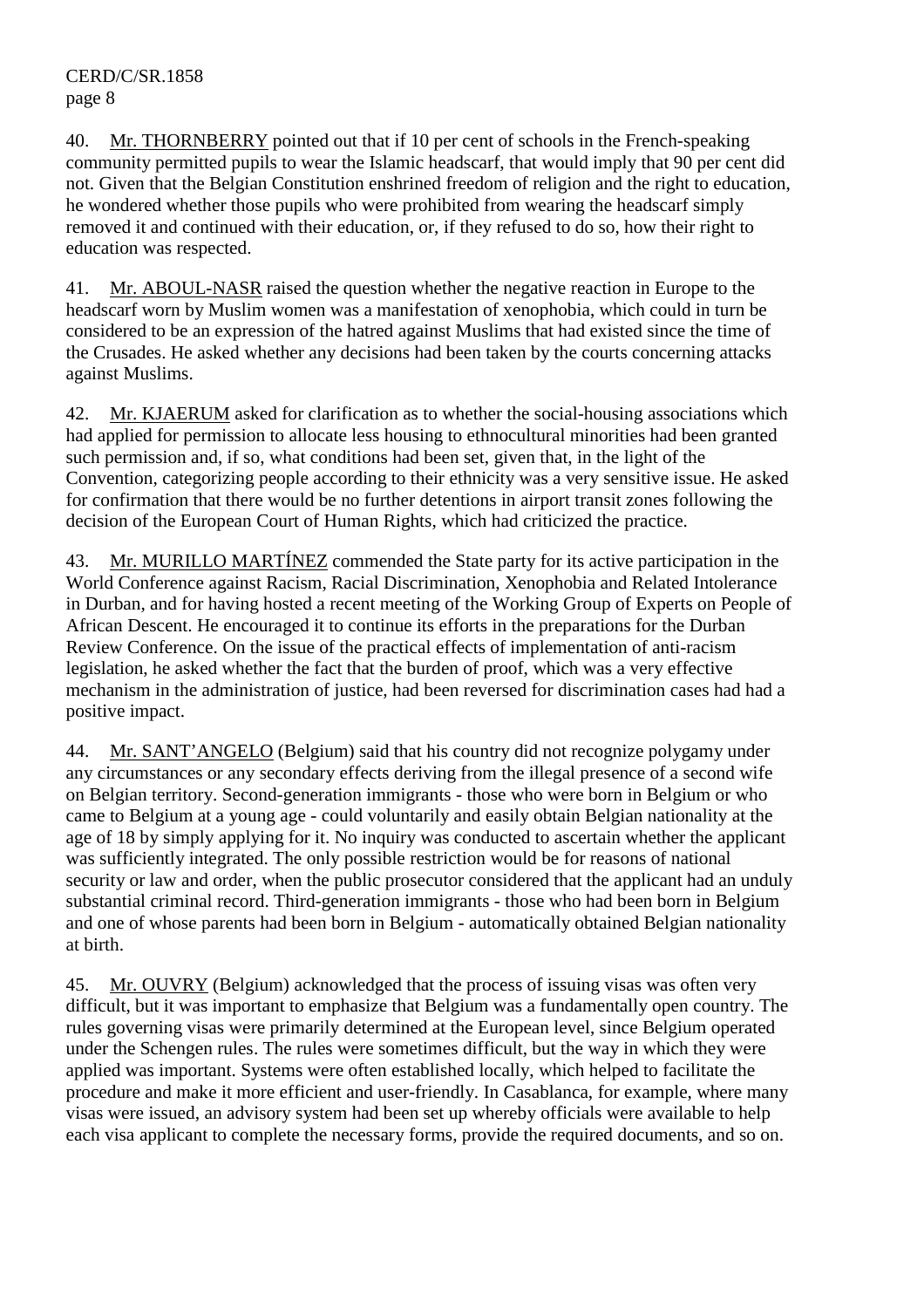46. Mr. DE VULDER (Belgium) added that information campaigns had been launched in Africa, including in Kinshasa, on possibilities for legal immigration to Europe and specifically Belgium, with the aim of averting further clandestine immigration.

47. Mr. SANT'ANGELO (Belgium) said that explanations had already been given concerning the number of dismissed cases. The complainant was always encouraged to submit an injured person's statement, a procedure which allowed the complainant to be kept informed of the progress of his case and to consult his file to find out the reasons for dismissal. There was also the possibility of bringing a criminal indemnity action. Programmes were being conducted to raise awareness among judges, police officers and other personnel of the importance of the anti-racism campaign. However, if the prosecution considered that the charges in a particular case were not sufficient, it might not refer the case to the courts in order to avoid overburdening the justice system. Further use should be made of judicial and extrajudicial mediation measures to address that problem, which would be in the interests of complainants since it was unacceptable that cases could currently take up to six years to be resolved.

48. On the issue of the Islamic headscarf, schools democratically established their own provisions concerning all religious or philosophical symbols, and practices varied according to the community concerned. The case law of the European Court of Human Rights was very precise on the matter. Nothing prevented parents or other parties from bringing an action against those provisions, but there had been no such cases and the right to education was being fully realized. Proceedings were currently under way against a priest for verbal and written incitement to hatred of Muslims.

49. Ms. MONCAREY (Belgium) said the fact that 10 per cent of schools in the French-speaking community allowed the headscarf to be worn did not mean that 90 per cent prohibited it, since many of those schools were not affected by the question.

50. Mr. MAENHAUT (Belgium) said that the main principle used in assigning social housing was the chronological order of applications. The maintenance of a certain level of diversity and the rational use of the available social housing stock were also taken into consideration. Eligibility for social housing was based on objective criteria, such as income.

51. Mr. OUVRY (Belgium) said that those principles had not resulted in the issuance of any instructions regarding specific quotas for beneficiaries, although the matter was under consideration.

52. Mr. DE VULDER (Belgium) confirmed that foreign asylum-seekers who were refused entry at the border were no longer placed in detention in airport transit zones, but, in keeping with the decision of the European Court of Human Rights mentioned previously, were placed in specialized centres pending resolution of their case.

53. The reversal of the burden of proof was possible in civil cases; however, in criminal cases, the principle of the presumption of innocence could not be reversed. The reversal mechanism was being used increasingly by the courts in civil cases involving discrimination.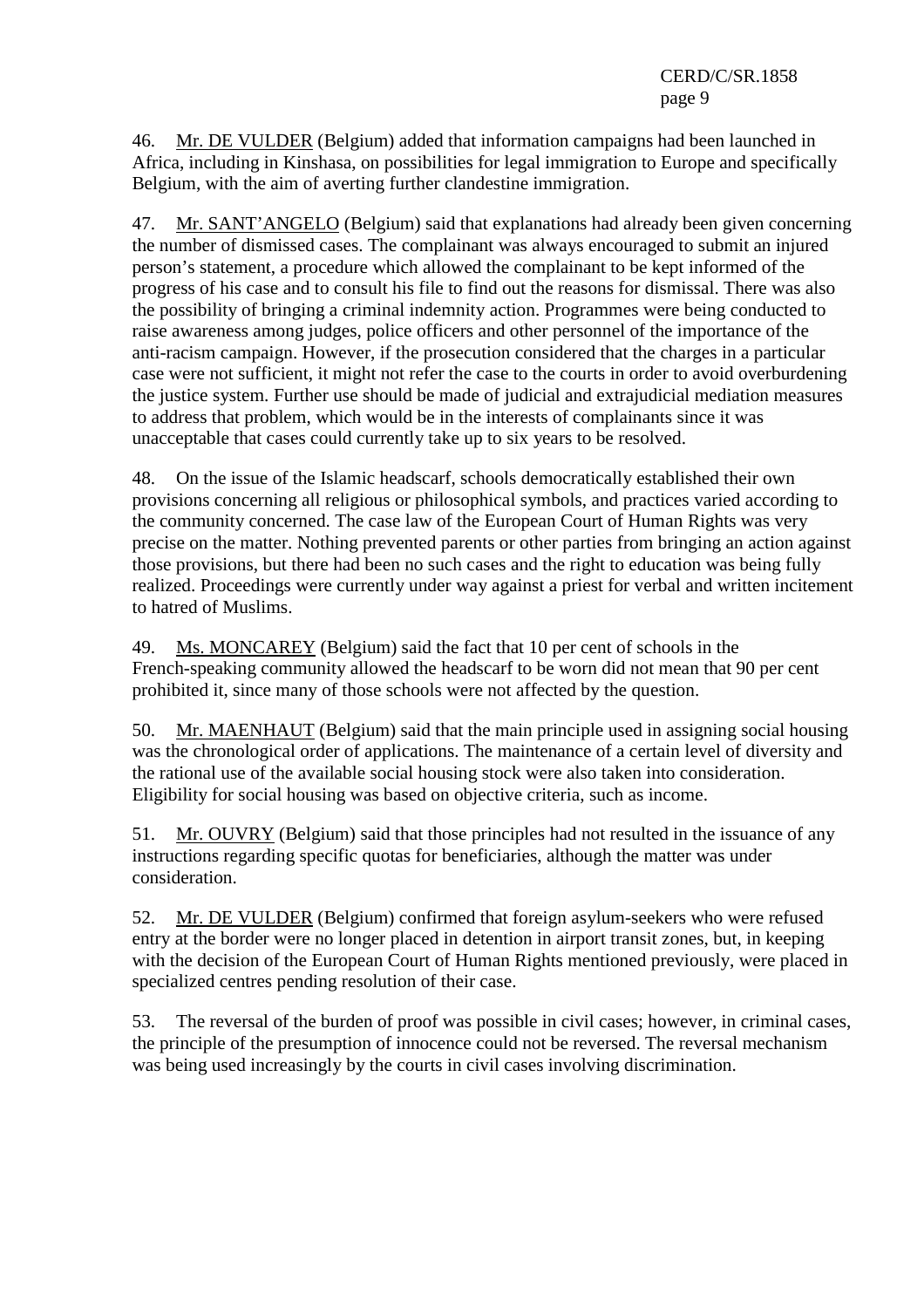54. Mr. PROSPER requested information on the accountability of law enforcement officials for enforcing anti-discrimination regulations and on the types of disciplinary action that could be taken against officials who failed to comply with those regulations.

55. Mr. HOEFMANS (Belgium) said that his Government was very attentive to violations of anti-racist legislation and took disciplinary measures in response to such violations. That had been demonstrated by the case of a police officer who had been convicted for the use of violence against a particular group of individuals.

56. Mr. SANT'ANGELO (Belgium) said that there were several mechanisms whose action could result in disciplinary sanctions for law enforcement officials. The first option was a non-judicial, internal inspection mechanism within the police force that was competent to receive all complaints and conduct an internal inquiry, which could eventually result in the imposition of disciplinary sanctions. The second option was for complainants to lodge a complaint with the parliamentary "Standing Committee P", which was an external, independent body. That option could be taken even if disciplinary sanctions had been imposed. The third option was to file a complaint before the criminal courts, as in the case of the police officer, mentioned previously, who had been found guilty of assault with the aggravating circumstance of racist intent.

57. Mr. de GOUTTES requested additional information on the use of mediation techniques to resolve interracial and inter-ethnic conflicts. He asked what outcomes had been achieved by the initiatives described in paragraphs 48 to 51 of the periodic report involving regular consultations with religious communities in an effort to develop interfaith and intercultural dialogue as a means of promoting greater acceptance of cultural minorities.

58. Mr. SANT'ANGELO (Belgium) said that mediation services were carried out on the initiative of the Public Prosecutor's Office; regrettably, judicial staff did not resort to judicial mediation as often as they might. That was despite the fact that the Centre for Equal Opportunity and Action to Combat Racism frequently suggested, both in its training programmes and in the complaints it filed, that judicial mediation should be considered as an option. An increasing number of bodies had become specialized in providing mediation services. Given the proven effectiveness of such bodies, the Centre tended to offer conciliation services, but to refer cases for mediation to those bodies.

59. The monitoring unit that had been set up in 2004 on the initiative of the Federal Government and was operated by the Centre had initially dealt with anti-Semitic incidents, the number of which had increased since 2000. As a result of the interaction between representatives of Jewish organizations, the Ministry of Social Integration and Interculturalism, and the Centre, many important results had been achieved, not the least of which was that the confidence of the Jewish community in the Belgian authorities - in particular, the police - had been restored. The situation had improved to such an extent that it had given rise to the notion that similar efforts might be employed successfully to improve the situation of the Muslim population in Belgium. Incidents were dealt with in conjunction with ongoing intercultural, interfaith dialogue between the public authorities and the Centre, on the one hand, and representatives of the various religious faiths and trends of philosophical thought, on the other.